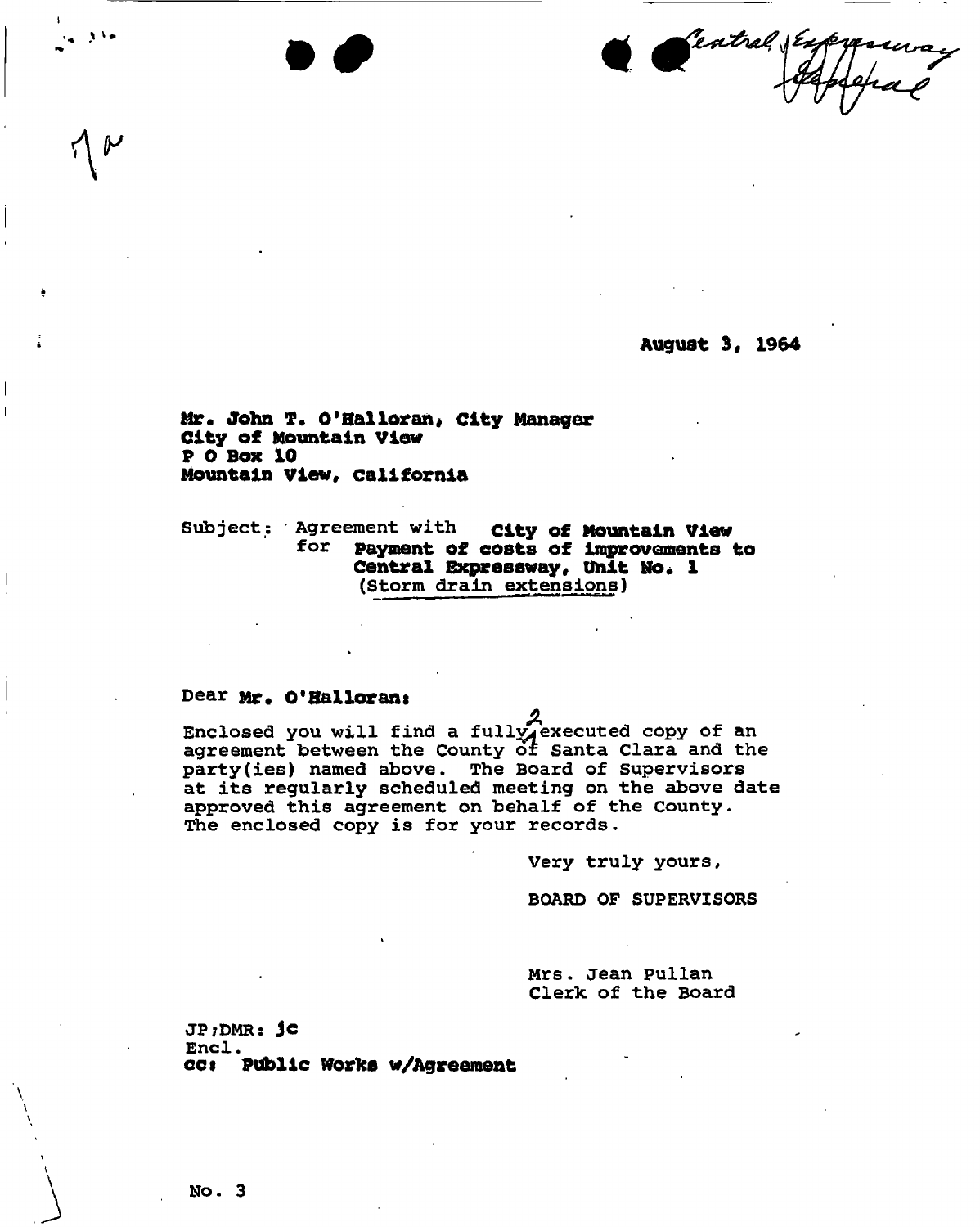Rep No 6309

AGREEMENT BETWEEN THE COUNTY OF SANTA CLARA AND THE CITY OF MOUNTAIN VIEW FOR PAYMENT OF COSTS OF IMPROVEMENTS TO CENTRAL EXPRESSWAY. UNIT NO, I

THIS IS AN AGREEMENT, made and entered into as of this day of  $\frac{\text{AUG}}{3.1964}$ , 1964, by and between the County of Santa Clara (hereinafter called "County") and the City of Mountain View (hereinafter called "City").

WHEREAS, County plans to construct that portion of Central Expressway, Unit No. I, lying between Curling Avenue and Orchard Avenue and City plans to enlarge portions of and add to the proposed storm drain system to accommodate drainage from sections of the City of Mountain View; and

WHEREAS, part of the construction work proposed by City is and will be affected by part of the construction work to be done by County, and because of this City and County deem it to be in the best interests of orderly and economic construction practices to complete the work (hereinafter called "said project") under a single contract awarded and administered by County;

NOW, THEREFORE, County and City agree as follows: 1. County shall proceed with diligence to prepare plans, specifications and a list of estimated contract quantities for the construction of the improvements to the storm drain system incidental to Central Expressway between Curling Avenue and Orchard Avenue and shall submit the same forthwith to City for its approval.

2,(a) Upon approval of the aforesaid plans, specifications and estimated contract quantities, County shall proceed with diligence to award a single construction contract for the construction of said project, and to supervise the work of construction to completion.

(b) City, shall have the right to present written revisions or changes in the aforesaid plans, specifications and contract and  $3^{198}$  $k$ UG  $\sim$   $k$ quantities for the construction of the aforesaid portion of the

ec: Counsel<br>*Bub*. Whe

Date, *v~y*   $M$ :  $CE$   $CC$   $PC$   $CP$   $CP$   $FLO$ **ABSTAINS:**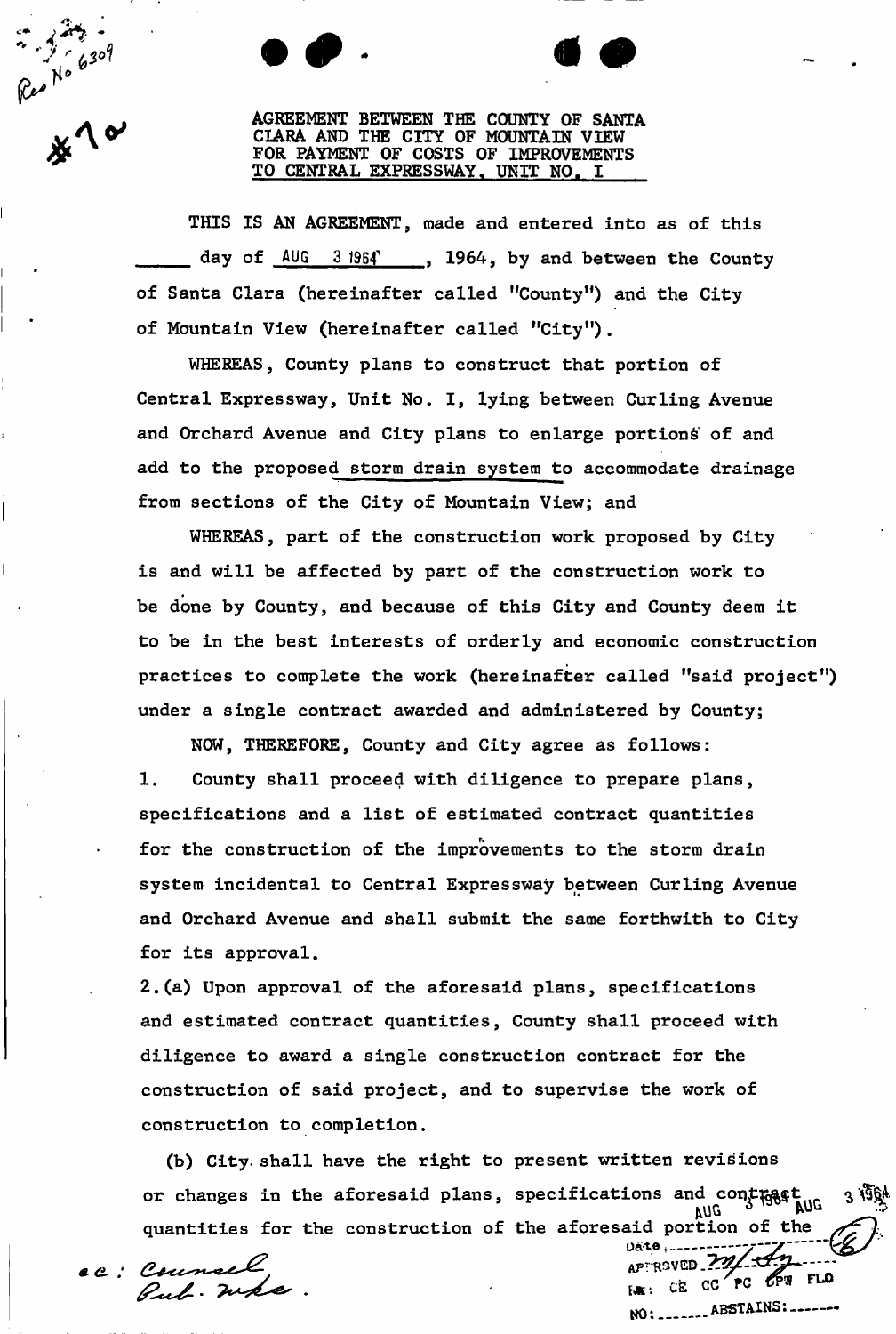storm drain system in a form appropriate for ane occasion; provided, however, that County shall not be required to approve the same if approval would cause County any undue delay in, or additional cost for, construction of the aforesaid portion of Central Expressway.

3. City's share of the work performed for City under the construction contract for said project shall be 2.96 percent of the total cost of construction of said project or \$33,187, whichever amount is the smaller.

4. City shall pay to County \$33,187 within thirty (30) days after the execution by the City of this agreement as payment for the work to be performed by County for City under this agreement.

5. County shall, within thirty (30) days after completion of the construction of said project make a final accounting of the total cost of the construction thereof and shall refund to City any difference between the total cost of construction and the amount deposited, if any.

6. It is anticipated that the construction of said project will commence on or before September 1, 1964.

IN WITNESS WHEREOF, County and City have caused the execution of this Agreement as of the day and year first above written.

COUNTY OF SANTA CIARA

 $\overline{\mathsf{of}}$ Supervisors Board  $31964$ 

ATTEST: JEAN PULIAN, Clerk Board of Supervisors *C S* 

CITY OF MOUNTAIN VIEW

ATTEST: City Clerk

 $-2-$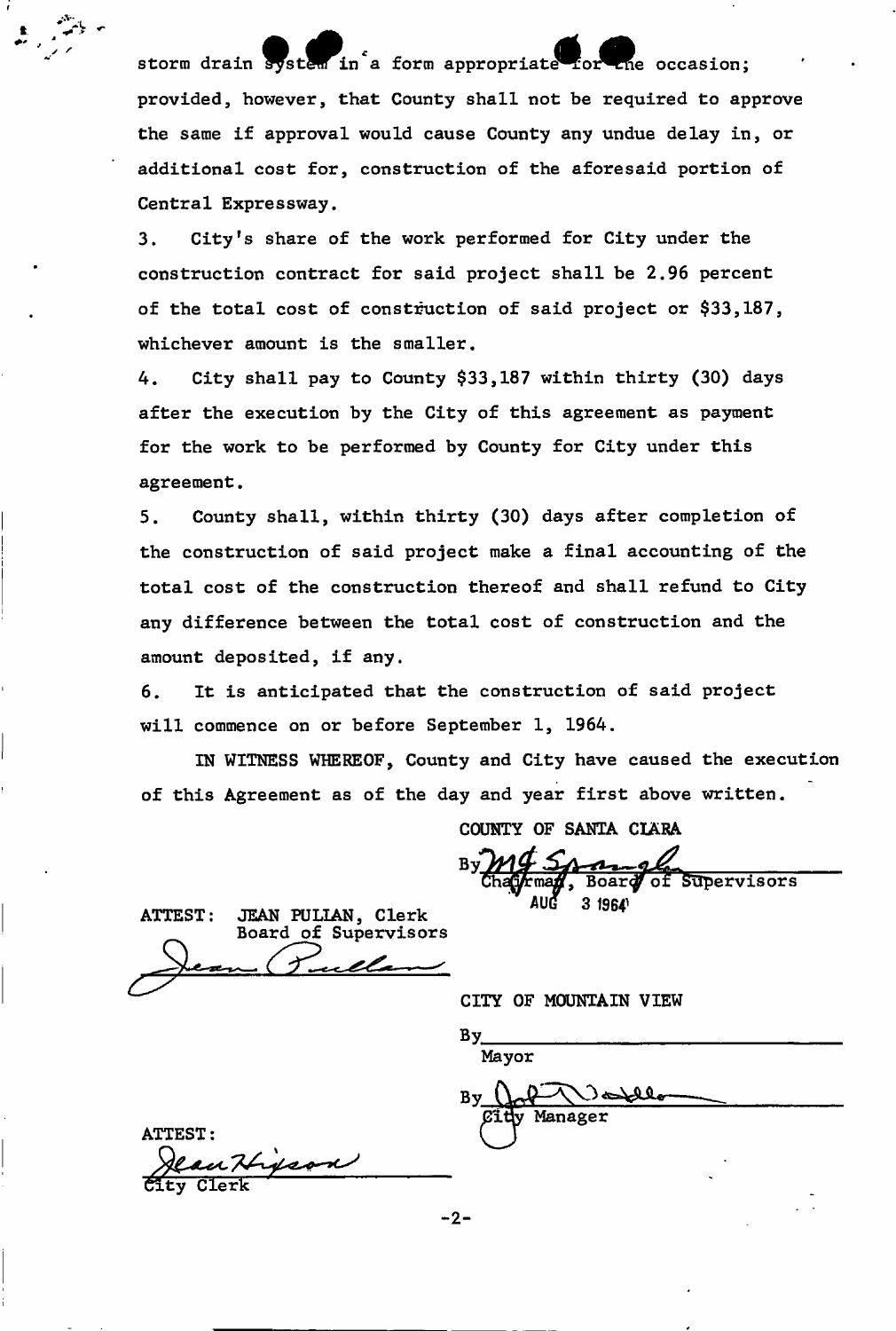**August 3\* 1964** 

Mr. John T. O'Halloran, City Manager **City of Mountain View P 0 Box 10 Mountain View, California** 

**City of Mountain Viow**  Subject: Agreeme Peyment of costs of improvements to **f <sup>o</sup> <sup>r</sup> Central Expressway, Uhlt No. 1 (Water main extensions)** 

## **Mr. O'Halloran:**

**Dear** 

 $\mathbf{I}$ 

 $\lvert$ 

**Enclosed you will find a fullv^ executed copy of an agreement between the County of Santa Clara and the party(ies) named above. The Board of Supervisors at its regularly scheduled meeting on the above date approved this agreement on behalf of the County. The enclosed copy is for your records.** 

**Very truly yours,** 

**BOARD OF SUPERVISORS** 

**Mrs. Jean Pullan Clerk of the Board** 

1c

**c**<sup>B</sup><sub>Ehcl</sub>Public Works w/Agreement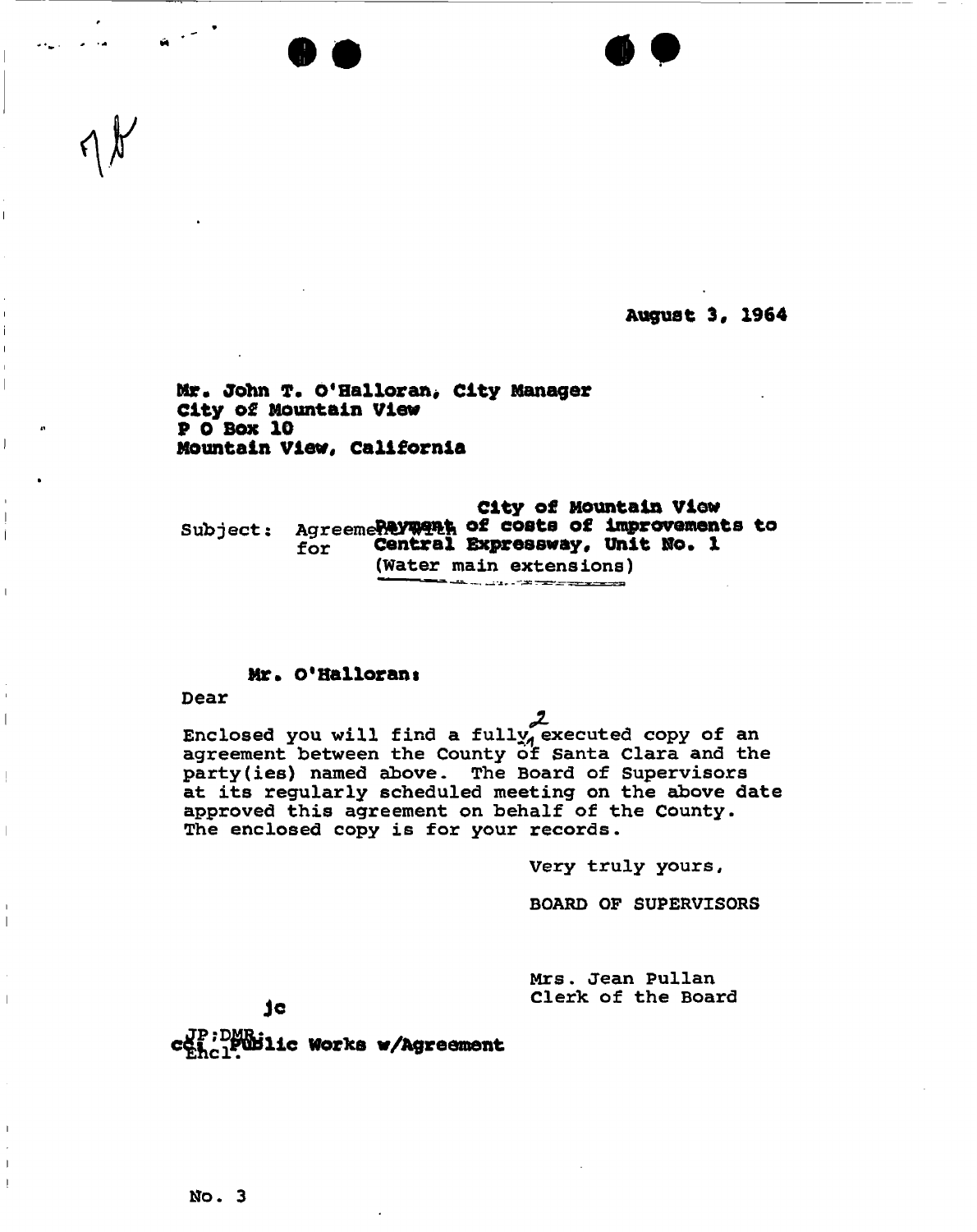AGREEMENT BETWEEN THE COUNTY OF SANTA CLARA AND THE CITY OF MOUNTAIN VIEW FOR PAYMENT OF COSTS OF IMPROVEMENTS TO CENTRAL EXPRESSWAY, UNIT NO, I

THIS IS AN AGREEMENT, made and entered into as of this day of  $\frac{\text{AUG}}{2}$  3 1964, by and between the County of Santa Clara (hereinafter called "County") and the City of Mountain View (hereinafter called "City")

V

WHEREAS, County plans to construct that portion of Central Expressway, Unit No. I, lying between Curling Avenue and Orchard Avenue and City plans to reconstruct and improve portions of the existing water distribution system lying beneath said portion of Central Expressway; and

WHEREAS, part of the construction work proposed by City is and will be affected by part of the construction work to be done by County, and because of -this City and County deem it to be in the best interests of orderly and economic construction practices to complete the work (hereinafter called "said project") under a single contract awarded and administered by County;

NOW,, THEREFORE, County and City agree as follows:

1. City shall proceed with diligence to prepare plans, specifications and a list of estimated contract quantities for the construction of the improvements to the water system beneath Central Expressway between Curling Avenue and Orchard Avenue and shall submit the same forthwith to County for its approval.

2.(a) Upon approval of the aforesaid plans, specifications and estimated contract quantities, County shall proceed with diligence to incorporate the same into County's plans and specifications for the construction of that portion of Central Expressway lying between Curling Avenue and Orchard Avenue, and to thereafter award a single construction contract

 $-1-$ 

approvéd. *722,* RES CE CO PO DPO FLD NO: ........ ABSTAINS: .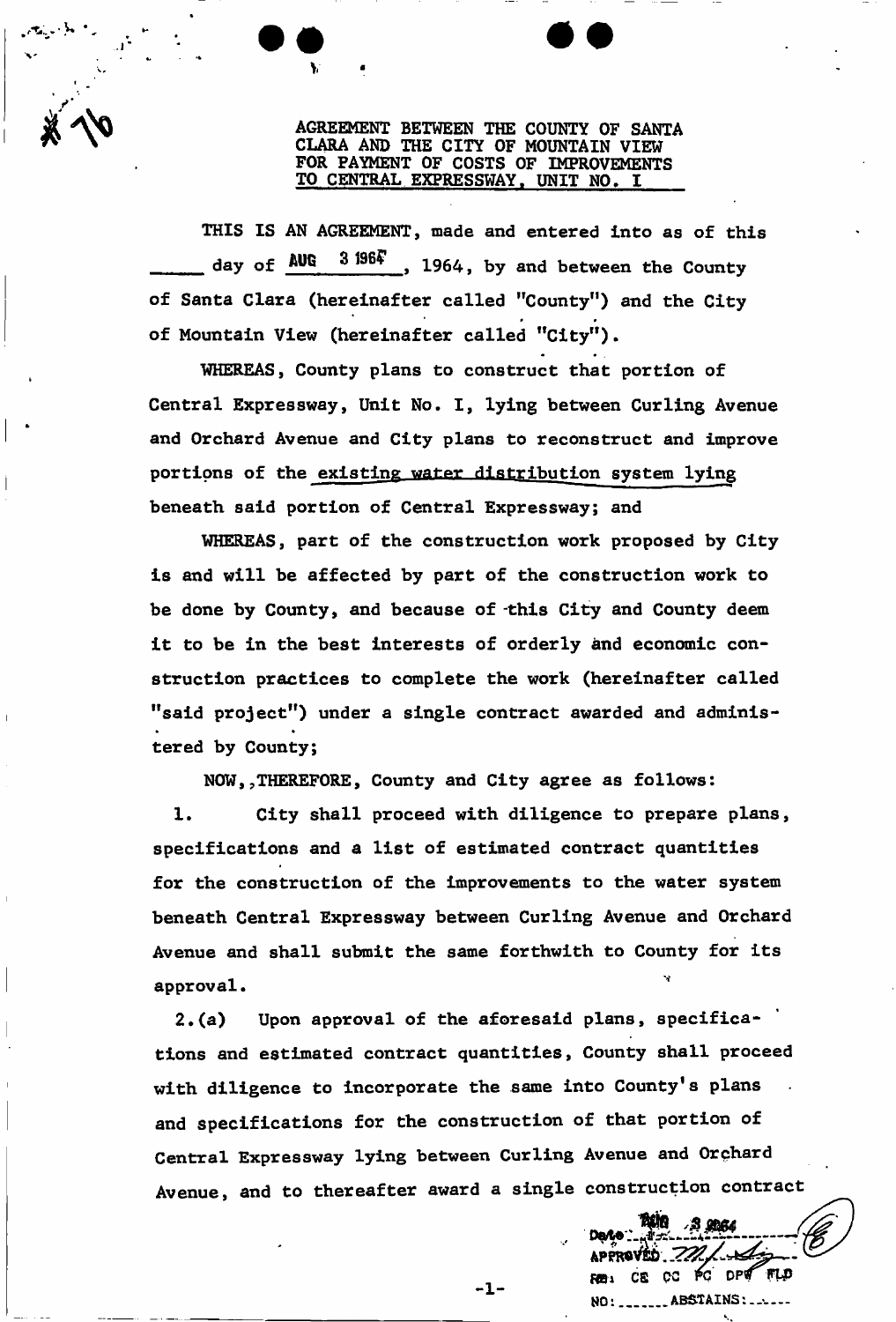for the construction of said project, and to supervise the work of construction to completion.

 $2<sub>z</sub>$ 

(b) City shall have the right to present written revisions or changes in the aforesaid plans, specifications and contract quantities for the construction of the aforesaid portion of the water system in a form appropriate for the occasion; provided, however, that County shall not be required to approve the same if approval would cause County any undue delay in, or additional cost for, construction of the aforesaid portion of Central Expressway.

3. City's share of the work performed for City under the construction contract for said project shall be 6.70 percent of the total cost of construction of said project or \$75,000, whichever amount is the smaller.

4. City shall pay to County \$75,000 within thirty (30) days after the execution by the City of this agreement as payment for the work to be performed by County for City under this agreement.

5. County shall, within thirty (30) days after completion of the construction of said project make a final accounting of the total cost of the construction thereof and shall refund to City any difference between the total cost of construction and the amount deposited, if any.

6. It is anticipated that the construction of said project will commence on or before September 1, 1964.

IN WITNESS WHEREOF, County and City have caused the execution of this Agreement as of the day and year first above written.

. ?-

COUNTY OF SANTA CLARA Supervisors irman Board aug  $3196F$ 

JEAN PULLAN, Clerk<br>Board of Supervisors **ATTEST:** elan

CITY OF MOUNTAIN VIEW

| <b>ATTEST:</b> |    |  |
|----------------|----|--|
| City Clerk     | 49 |  |
|                |    |  |

| B     |         |  |  |
|-------|---------|--|--|
| Mayor |         |  |  |
| Вy    |         |  |  |
| ਕੰਦਿ  | Manager |  |  |
|       |         |  |  |

 $\mathbf{y}^{\dagger}$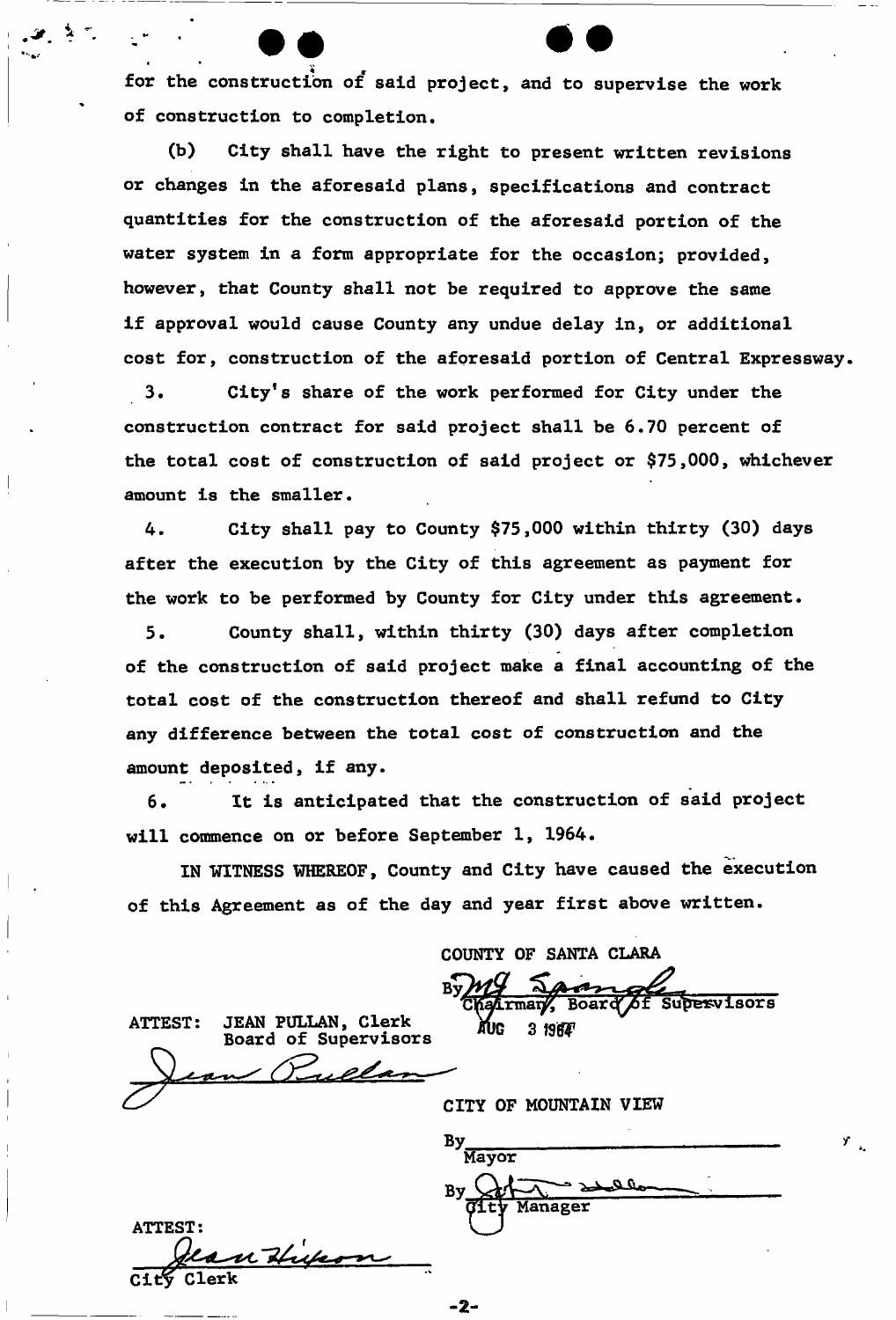|                      | S.D. 5<br>county of santa clara                                                                                               |
|----------------------|-------------------------------------------------------------------------------------------------------------------------------|
|                      | TRANSMITTAL MEMORANDUM<br><b>MOOO</b><br>ARTMENT OF PUBLIC WORKS<br>July 23, 1964<br>DATE:                                    |
| FOR:                 | $19^{64}$<br>August 3<br>BOARD OF SUPERVISORS AGENDA OF                                                                       |
| FROM:                | Steffani, Design, Public Works                                                                                                |
| $\epsilon$<br>TITLE: | 1. Agreement with City of Mt. View for Storm Drain Extensions<br>2. Agreement with City of Mt. View for Water Main Extensions |

## DESCRIPTION:

These agreements cover work to be done for the City of Mountain View, at their expense, but under the contract to construct a portion of Central Expressway Unit I.

2. Agreement with City of Mt. View for Water Main Extensions

Approval is recommended.

| <b>AGENDA DATA</b>  |
|---------------------|
| DATE:               |
| ITEM NO:            |
| <b>BOARD ACTION</b> |
|                     |
|                     |

 $APPROVED:$ <sup>755</sup> JAMES T. POTT, COUNTY ENGINEER